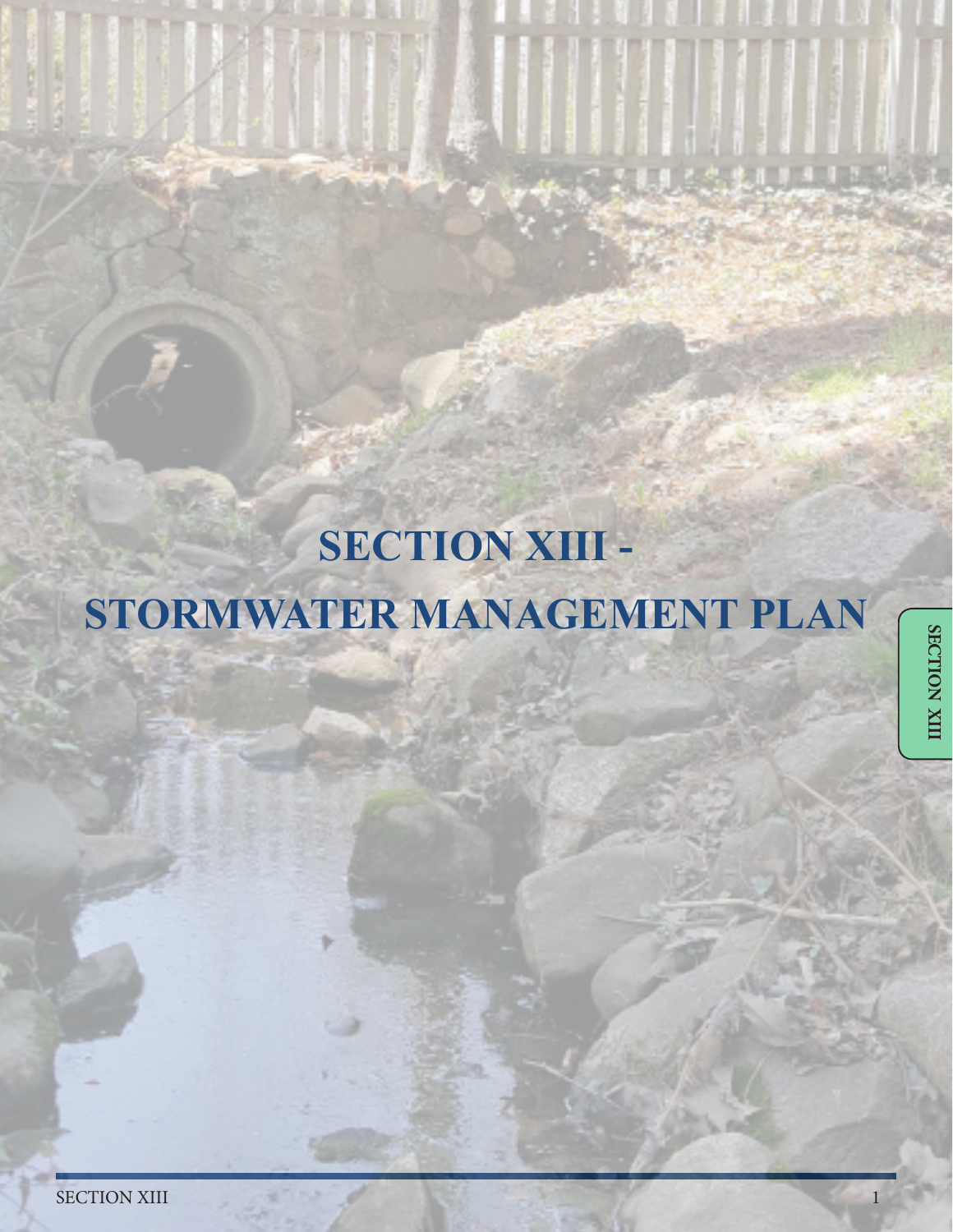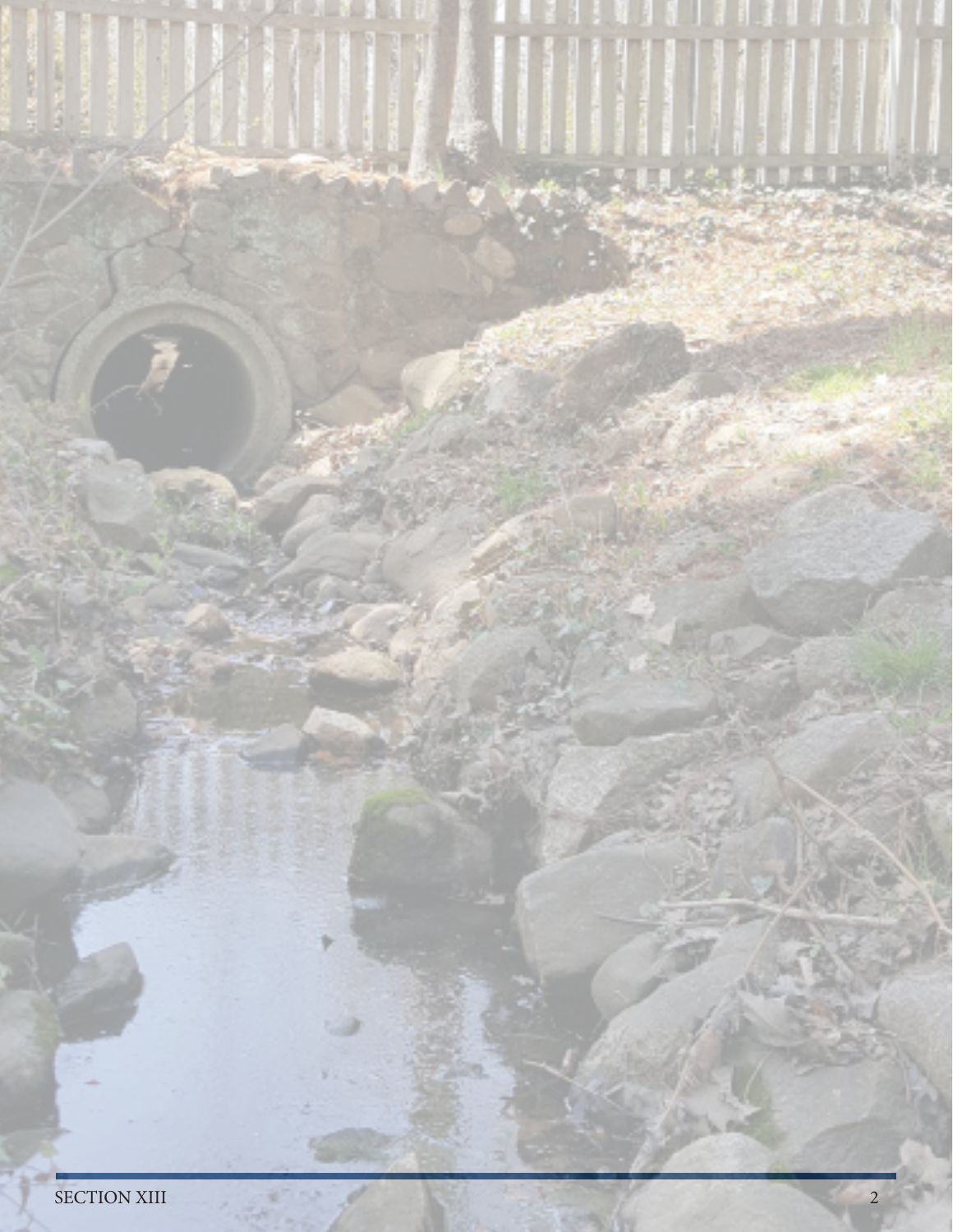# **SECTION XIII – STORMWATER MANAGEMENT PLAN**

# **INTRODUCTION**

This Municipal Stormwater Management Plan (MSWMP) documents the strategy for the Township of Livingston (Township) to address stormwater management primarily in new development and redevelopment projects that involve greater than one (1) acre of disturbance. The development of this plan is required by N.J.A.C. 7: 14a-25 Municipal Stormwater Regulations.

This MSWMP contains all of the elements that were required to be completed in 2005 as described in New Jersey Department of Environmental Protection's (NJDEP) Stormwater Management Rules published at N.J.A.C. 7:8. The plan addresses groundwater recharge, stormwater quantity, and stormwater quality impacts to projects subject to the requirements of N.J.A.C. 7:8 by incorporating stormwater design and performance standards for new major development, defined as projects that disturb one acre or more of land. These standards are intended to minimize the adverse impact of stormwater runoff on water quality and water quantity and the loss of groundwater recharge that provides base flow in receiving water bodies. The plan describes long-term operation and maintenance measures for existing and future stormwater facilities. The final component of this plan is a mitigation strategy to be applied when a waiver or exemption of the design and performance standards is required. The Planning Board has performed a detailed land use analysis which shows that there are only 80.20 acres of land that are available for development, including 46.14 acres of total gross developable land and 34.06 acres of land in prior-approved applications for development, under the current zoning regulations.

The MSWMP includes recommendations that extend strict stormwater management design and performance standards to new non-residential development. Stormwater management for new residential development is under the Residential Site Improvement Standards (RSIS) with additional requirements found in the Township's Lot Surface Drainage Ordinance adopted in 2008. These recommendations result in the Township meeting the requirements of the NJDEP Stormwater Management Rules as required by its New Jersey Pollutant Discharge Elimination System (NJPDES) Tier A Municipal Stormwater General Permit.

### **REGULATORY FRAMEWORK**

According to the United States Environmental Protection Agency (USEPA) polluted stormwater runoff is a leading cause of impairment of the nearly 40 percent of surveyed U.S. water bodies which do not meet water quality standards. Over land, or via storm sewer systems, polluted runoff is discharged, often untreated, directly into local water bodies. When left uncontrolled, this water pollution can result in the destruction of fish, wildlife, and aquatic life habitats; a loss in aesthetic value; and threats to public health due to contaminated food, drinking water supplies, and recreational waterways.

Mandated by Congress under the Clean Water Act, the National Pollutant Discharge Elimination System (NPDES) Stormwater Program is a comprehensive two-phased national program for addressing the non-agricultural sources of stormwater discharges which adversely affect the quality of our nation's waters. The program uses the NPDES permitting mechanism to require the implementation of controls designed to prevent harmful pollutants from being washed into local water bodies by stormwater runoff.

In response to the requirements of the USEPA's national NPDES Phase II regulations published in December 1999, the State of New Jersey developed the Municipal Stormwater Regulation Program. This program addresses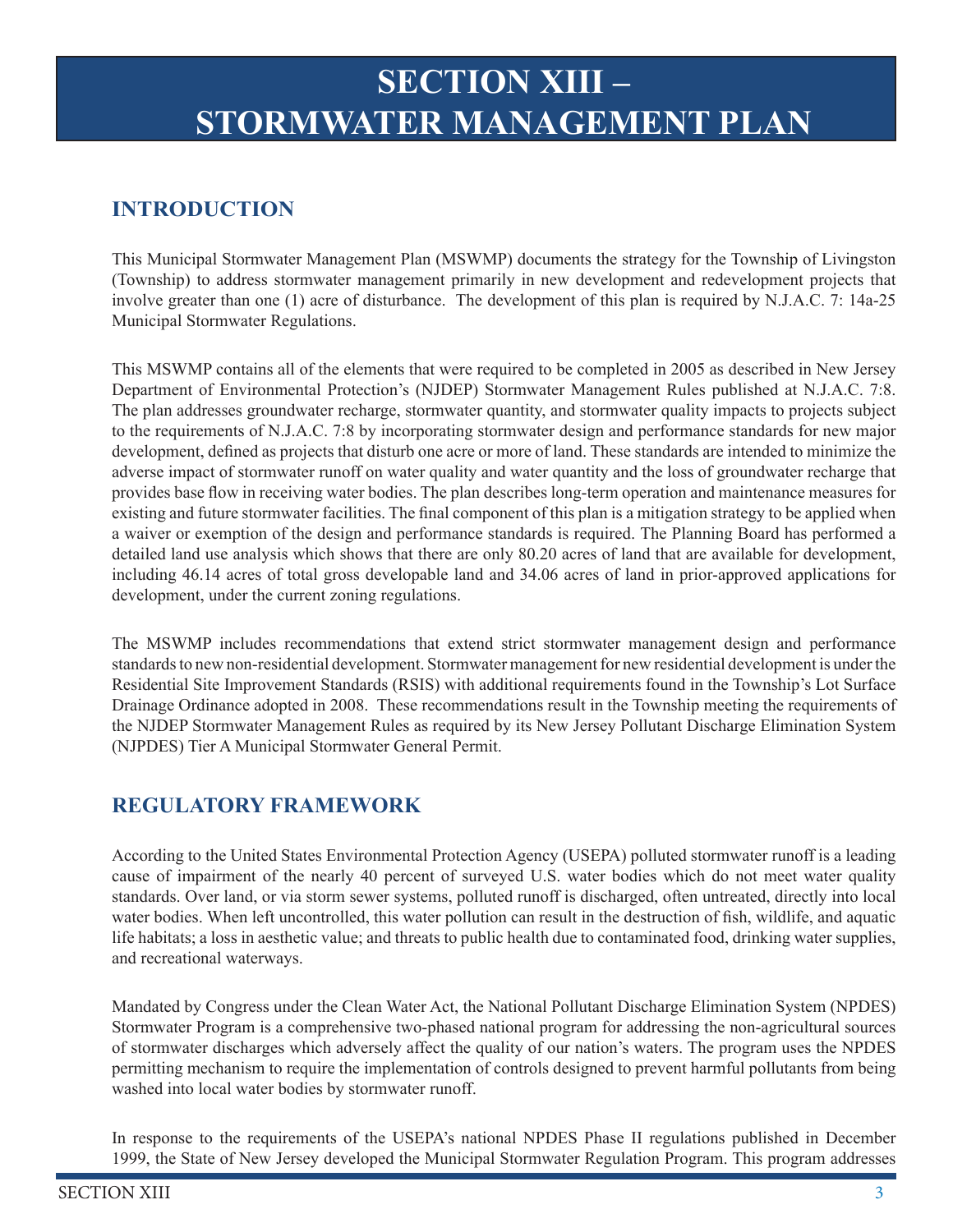pollutants entering our waters from storm drainage systems operated by local, county, state, interstate, and federal government agencies. These systems are referred to as "municipal separate storm sewer systems" or "MS4s" and are regulated under the NJPDES Rules (N.J.A.C. 7:14A). The NJDEP created four (4) NJPDES Stormwater General Permits for small Municipal Separate Storm Sewer System (MS4s). These general permits are the Tier A Municipal Stormwater General Permit, Tier B Municipal Stormwater General Permit, the Public Complex Stormwater General Permit, and the Highway Agency Stormwater General Permit.

For each General Permit, NJDEP has mandated Statewide Basic Requirements (SBRs), which include minimum standards, measurable goals, and implementation schedules. The minimum standards are one or more actions that must be taken to comply with the permit. The measurable goals are the mechanism for reporting to the NJDEP the progress that the municipality has made to implement the requirements of the permit. Reporting is accomplished primarily through the submission of an Annual Report, Questionnaire and Certification. The implementation schedule sets the deadlines for permit compliance. All municipalities within the State have been classified as either Tier A or Tier B communities, depending on population density as determined in the 2000 United States Census. Since the census was updated in 2010, the assignment of Tier A municipalities is under review by the NJDEP; however, no reassignments are being implemented at this time. Tier A Municipalities are generally located within the more densely settled regions of the State or along or near the Atlantic Ocean. There are currently 457 listed Tier A Municipalities. Tier A Municipalities are found in every county.

The Township is regulated under NJPDES Stormwater Tier A General Permit No. NJ0141852, with a unique NJPDES permit number of NJG0148245 assigned to the Township. The Township's permit was last issued on November 9, 2017 and became effective on January 1, 2018.

As part of the permit issued by the NJDEP, several Statewide Basic Requirements (SBRs), Best Management Practices (BMPs) and measurable goals were mandated and an associated implementation schedule was established (refer to Appendix A of this Plan for a copy of the Tier A Permit). To satisfy the proposed permit requirements, each Tier A municipality is required to develop, implement, and enforce a Stormwater Program. The following SBRs apply to all Tier A municipalities, including the Township:

- **1. Minimum Standards for Public Involvement and Participation Including Public Notice**  Municipalities must comply with State and local public notice requirements when providing for public participation in the development and implementation of their stormwater program, including the open public meetings act, relevant statutory procedures and the Municipal Land Use Law. Municipalities shall make their current Stormwater Pollution Prevention Plan (SPPP) and MSWMP available to the public online and by request. Municipalities may involve other entities to satisfy permit conditions and must maintain sufficient records to demonstrate compliance with these public participation requirements.
- **2. Minimum Standards for Local Public Education and Outreach Each municipality shall develop a local** public education program that focuses on educational and pollution prevention activities about the impacts of stormwater discharges on surface water and groundwater that involves the public in reducing pollutants in stormwater and mitigating flow. Records shall be kept to demonstrate compliance. The following SBRs shall be included in the public education program:
	- a. Label all storm drain inlets for those drains that do not have permanent wording cast into the structure of the inlet. Maintain the legibility of those labels and replace any that are missing or not legible. The requirement shall include the following:
		- i. Storm drain inlets along sidewalks that are adjacent to municipal streets;
		- ii. Storm drain inlets within plazas, parking areas or maintenance yards that are operated by the municipality.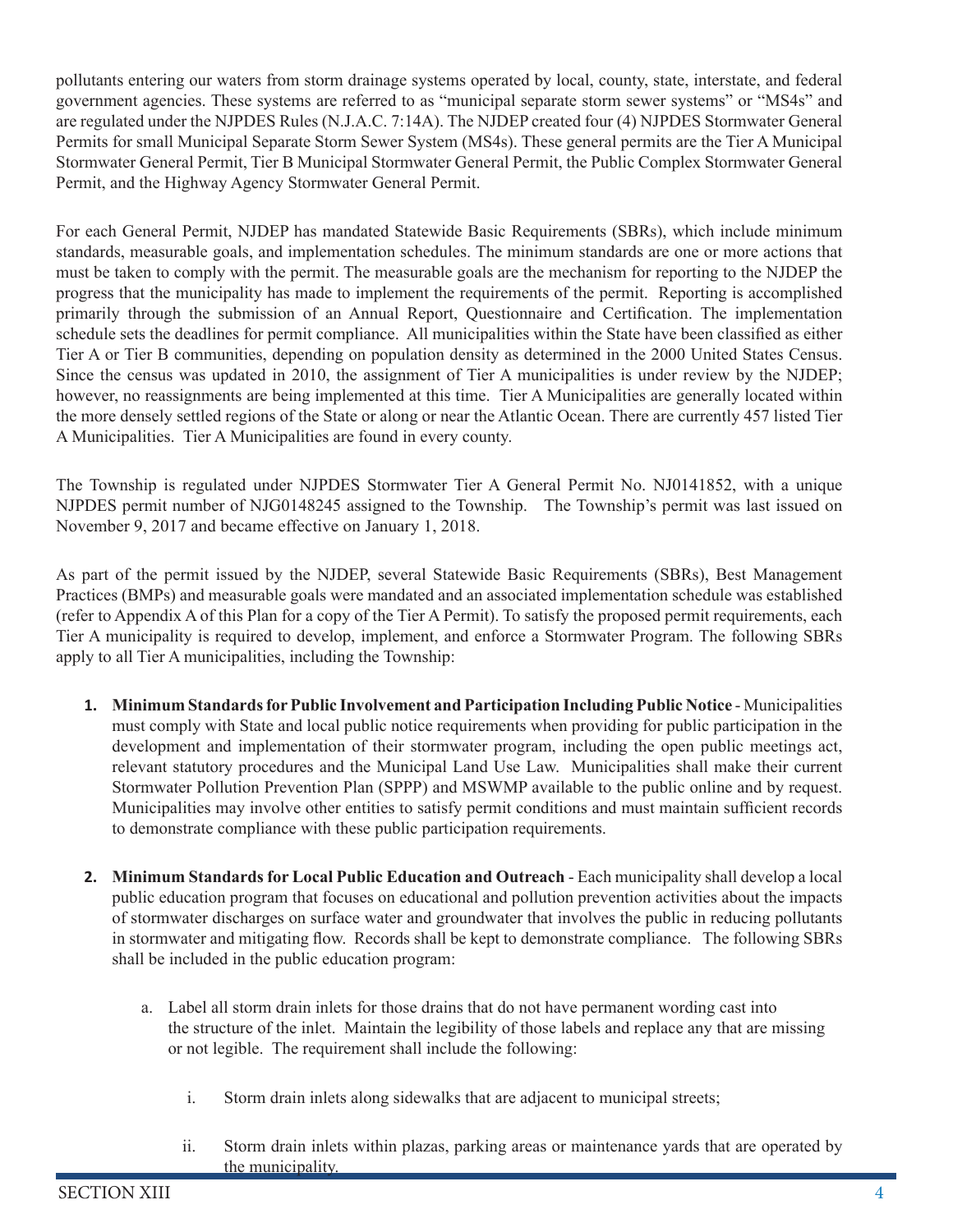- b. Advertise public involvement programs pertaining to education and outreach activities on the municipality's website through a mailing, through newspaper advertisement or other similar means.
- 3. **Minimum Standards for Construction Site Stormwater Runoff** Construction site stormwater runoff activities are authorized under a separate NJPDES permit, generally the Construction Activity Stormwater General Permit No: NJ0088323.
- 4. **Minimum Standards for Post Construction Stormwater Management in New Development and Redevelopment -** Municipalities shall develop, implement, and enforce a program to address post construction stormwater runoff in new development and redevelopment and to ensure compliance with the Stormwater Management Rules.
	- a. In general the regulations:
		- i. Contain requirements for stormwater management plans and stormwater control ordinances;
		- ii. Provide information for the adoption and implementation of municipal stormwater management plans and regional stormwater management plans; and,
		- iii. Establish design, performance and maintenance standards for stormwater management measures and establish safety standards for stormwater management basins.
	- b. The post construction stormwater management program established shall address stormwater runoff from the following types of major development unless a more stringent standard is specified:
		- i. New development and redevelopment projects that disturb one acre or more and are not operated by the municipality;
		- ii. New development and redevelopment projects that disturb one acre or more and are operated by the municipality itself; and,
		- iii. All new development and redevelopment projects that disturb less than one acre and are part of a larger common plan of development or sale that ultimately disturbs more than one acre.
	- c. The post construction stormwater management program established by the Municipality shall require compliance with the applicable design, performance and maintenance standards for major development.
	- d. The Municipality shall review and analyze development applications for compliance even if separate permits are required by the Development.
	- e. The post construction stormwater management program shall ensure that any residential development and redevelopment projects that are subject to the RSIS for stormwater management (N.J.A.C. 5:21-7) comply with those standards, including any exception, waiver, or special area standard that was approved under N.J.A.C. 5:21 et seq.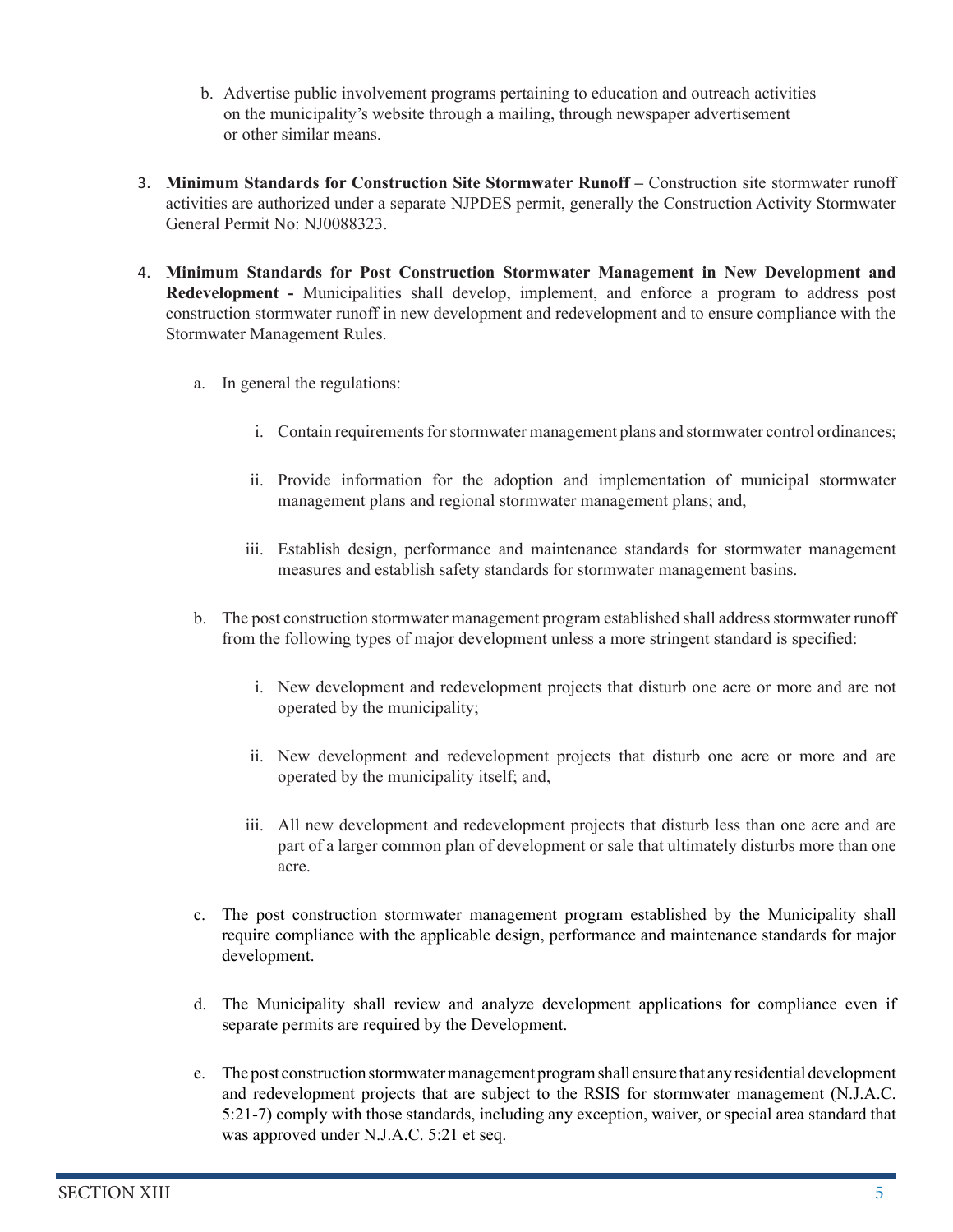- f. The Municipality shall adopt, amend and implement a written MSWMP.
	- i. The Municipality shall submit the adopted plan for approval to the County review agency;
	- ii. The Municipality shall notify the Department and post the approved plan and any amendments on its website within thirty days of the effective date of the plan.
	- iii. The Municipality shall review and update its MSWMP as necessary, and as a part of the reexamination of its municipal master plan.
- g. In order to implement the post construction stormwater management program, the Tier A Municipality shall adopt, amend, implement and enforce a municipal stormwater control ordinance.
- h. The Tier A Municipality shall only grant a variance or exemption from the design and performance standards for stormwater management measures if the municipality has a mitigation plan which meets the following requirements:
	- i. A mitigation plan must be included in an approved MSWMP and stormwater control ordinance(s). The mitigation plan shall identify measures that are necessary to offset the deficit created by granting the variance or exemption, and can be provided through a menu of design and performance standards with corresponding mitigation projects for different drainage areas within the municipality; and
	- ii. The municipality submits, within 30 days after the grant of a variance or exemption a written report to the county review agency and the Department describing the variance or exemption and the required mitigation.
- i. The Municipality shall enforce, through ordinance, compliance with the standards set forth in Attachment C of the proposed permit (Design Standards for Storm Drain Inlets) to control passage of solid and floatable materials through storm drain inlets.
- j. The Municipality shall ensure adequate long-term cleaning, operation and maintenance of stormwater management measures.
- k. For each structural and non-structural stormwater measure, the Municipality shall:
	- i. Complete a Major Development Stormwater Summary;
	- ii. Update the Major Development Stormwater Summary while stormwater measures are being installed;
	- iii. Finalize the Major Development Stormwater Summary once a certificate of occupancy is issued; and
	- iv. Maintain a completed Major Development Stormwater Summary and make it available to the Department upon request.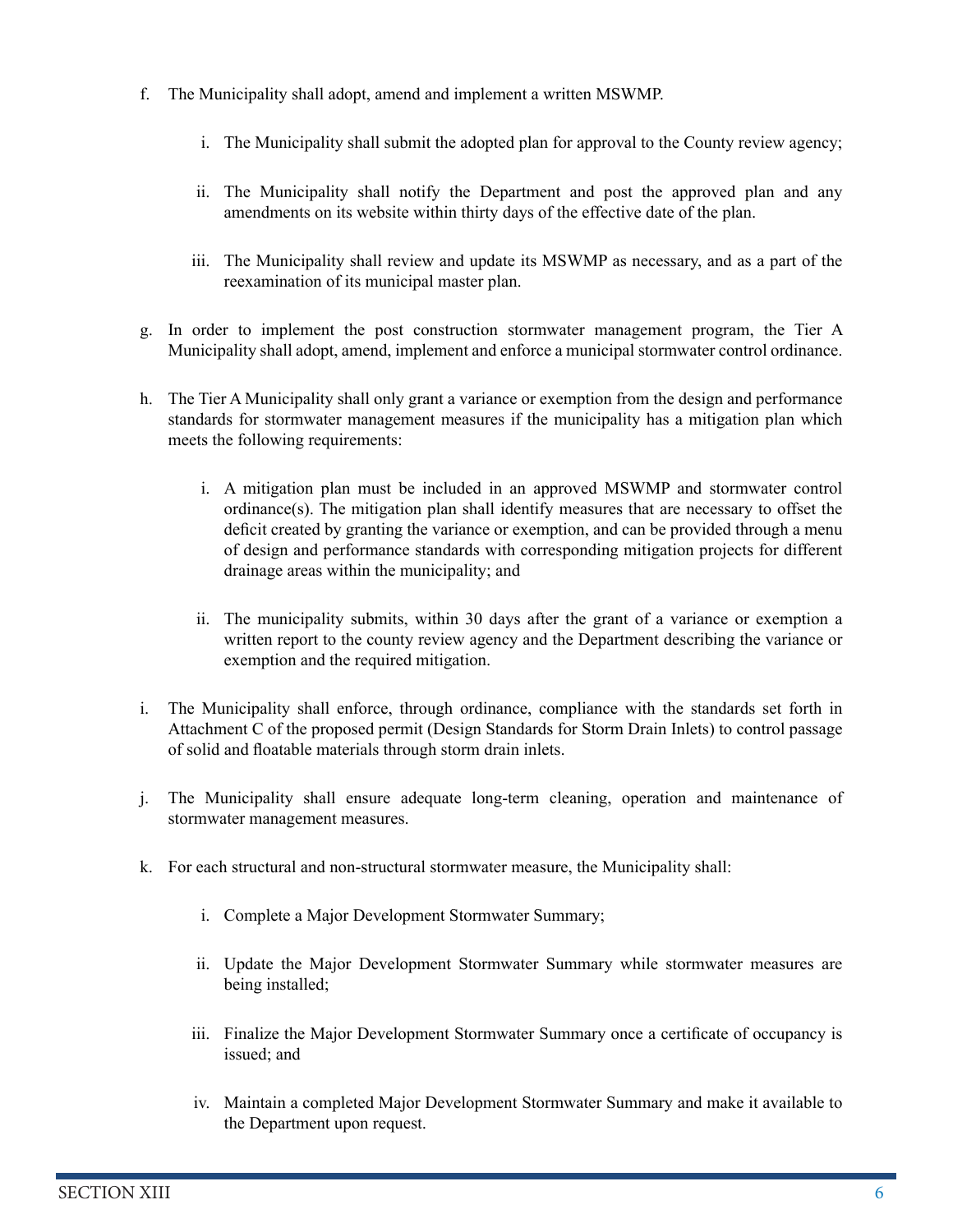- 5. **Minimum Standards for Pollution Prevention / Good Housekeeping for Municipal Operators -** Municipalities must adopt and enforce the following waste disposal ordinances:
	- a. Community Wide Ordinances
		- i. Pet Waste Requires pet owners or pet keepers to immediately and properly dispose of their pet's solid waste deposited on their property, or any other property, public or private, not owned or possessed by that person.
		- ii. Wildlife Feeding Prohibit the feeding in any public park or on any other property owned or operated by the municipality of any wildlife (excluding confined wildlife in zoos, parks, or rehabilitation centers or unconfined wildlife at educational centers).
		- iii. Litter Adopt and enforce a litter ordinance or enforce the existing State litter statute (N.J.S.A. 13:1E-99.3).
		- iv. Improper Disposal of Waste Prohibit the improper spilling, dumping, or disposal of materials other than stormwater into the small MS4.
		- v. Containerized Yard Waste / Yard Waste Collection Program Ordinances Prohibit placing non-containerized yard wastes in the street or develop a non-containerized yard waste collection and disposal program that prohibits placing non-containerized yard waste at the curb or along the street within 10 feet of any storm drain inlet and at any time other than a set yard waste collection schedule.
		- vi. Private Storm Drain Inlet Retrofitting Ordinance Require the retrofitting of existing storm drain inlets on private property.
	- b. Community Wide Measures
		- i. Street Sweeping: Municipalities shall sweep, at a minimum of once per month, all that meet all of the following criteria: (1) the street is owned or operated by the municipality; (2) the street is curbed and has storm drains; (3) the street has a posted speed limit of 35 miles per hour or less; (4) the street is not an entrance or exit ramp; and (5) the street is in a predominantly commercial area.
		- ii. Catch Basin and Storm Drain Inlet Inspection and Cleaning: The Municipality shall inspect storm drain inlets and catch basins that it owns or operates and remove sediment, trash, or debris when present. Each catch basin and inlet shall be inspected at least once every five years. The Municipality shall clean any municipally owned or operated storm drain inlet or catch basin as frequently as necessary to eliminate recurring problems and restore proper function.
		- iii. Tier A Municipality Storm Drain Inlet Retrofit: The Municipality shall retrofit existing owned or operated storm drain inlets that are: (1) in direct contact with any repaving, repairing (excluding individual pothole repair), or resurfacing (including top coating or chip sealing with asphalt emulsion or a thin base of hot bitumen); or (2) in direct contact with any reconstruction or alteration of facilities.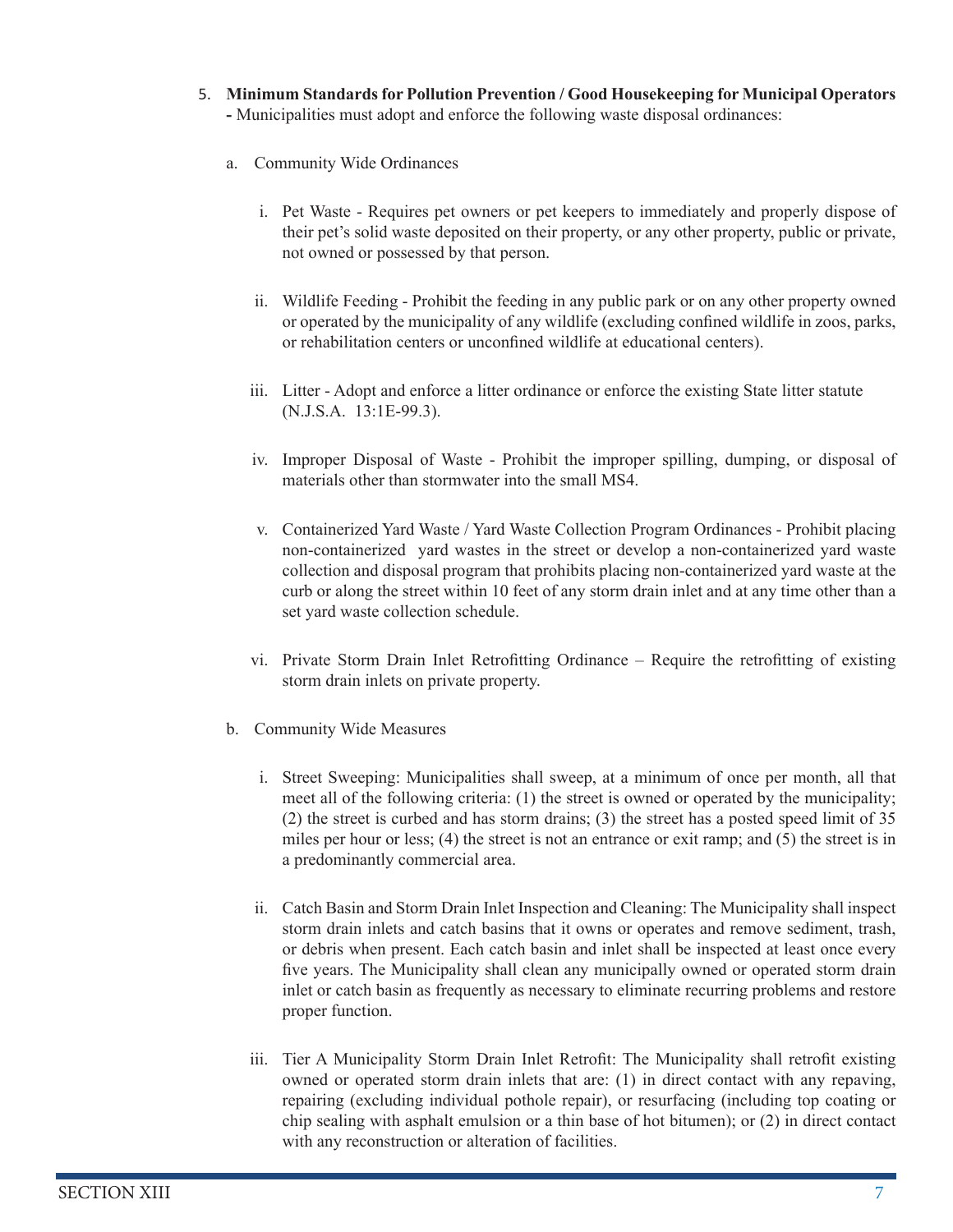- **c. Municipal Maintenance Yards and Other Ancillary Operations:** The Municipality shall implement best management practices for municipal maintenance yards and other ancillary operations. Ancillary operations include but are not limited to impound yards, permanent and mobile fueling locations, and yard trimmings and wood waste management sites.
- **d. Employee Training:** The Municipality shall develop, update and implement an employee training program to address Tier A MS4 NJPDES permit components and SPPP requirements.
- **e. Management Design Review Training**: The Municipality shall ensure that all design engineers, municipal engineers and other individuals that review the stormwater management design for development and redevelopment projects on behalf of the municipality, complete the Department approved Stormwater Management Design Review Course once every five years.
- **f. Municipal Board and Governing Body Member Related Training**: The Tier A Municipality shall ensure that municipal board and governing body members that review and approve applications for development and redevelopment projects, complete the "Asking the Right Questions in Stormwater Review Training Tool".

#### 6. **Minimum Standards for MS4 Outfall Pipe Mapping and Illicit Discharge and Scouring and Detection Control**

- a. Municipalities shall develop, update and maintain an outfall pipe map showing the location of the end of all MS4 outfall pipes owned or operated by the Municipality which discharge to a surface water body.
- b. Stream Scouring: Municipalities shall develop, update and implement a program to detect, investigate and control any localized stream scouring from stormwater outfall pipes owned or operated by the municipality.
- c. Illicit Discharge Detection and Elimination: The Municipality shall develop, update, implement and enforce an ongoing Illicit Discharge Detection and Elimination Program.
- d. The Municipality shall adopt and enforce an ordinance that prohibits illicit connections.

## **GENERAL REQUIREMENTS FOR STORMWATER MANAGEMENT PLANNING**

Subchapter 2 of N.J.A.C. 7:8 includes general requirements for municipal and regional stormwater management planning. For municipal stormwater management planning the requirements are, at a minimum, applicable to the management of stormwater related impacts of major developments, defined in this case as new non-residential development or redevelopment projects that ultimately disturb one or more acres of land. Accordingly, the stormwater management plan shall be designed in the context of the following goals for major developments:

- Reduce flood damage, including damage to life and property;
- Minimize, to the extent practical, any increase in stormwater runoff from any new development;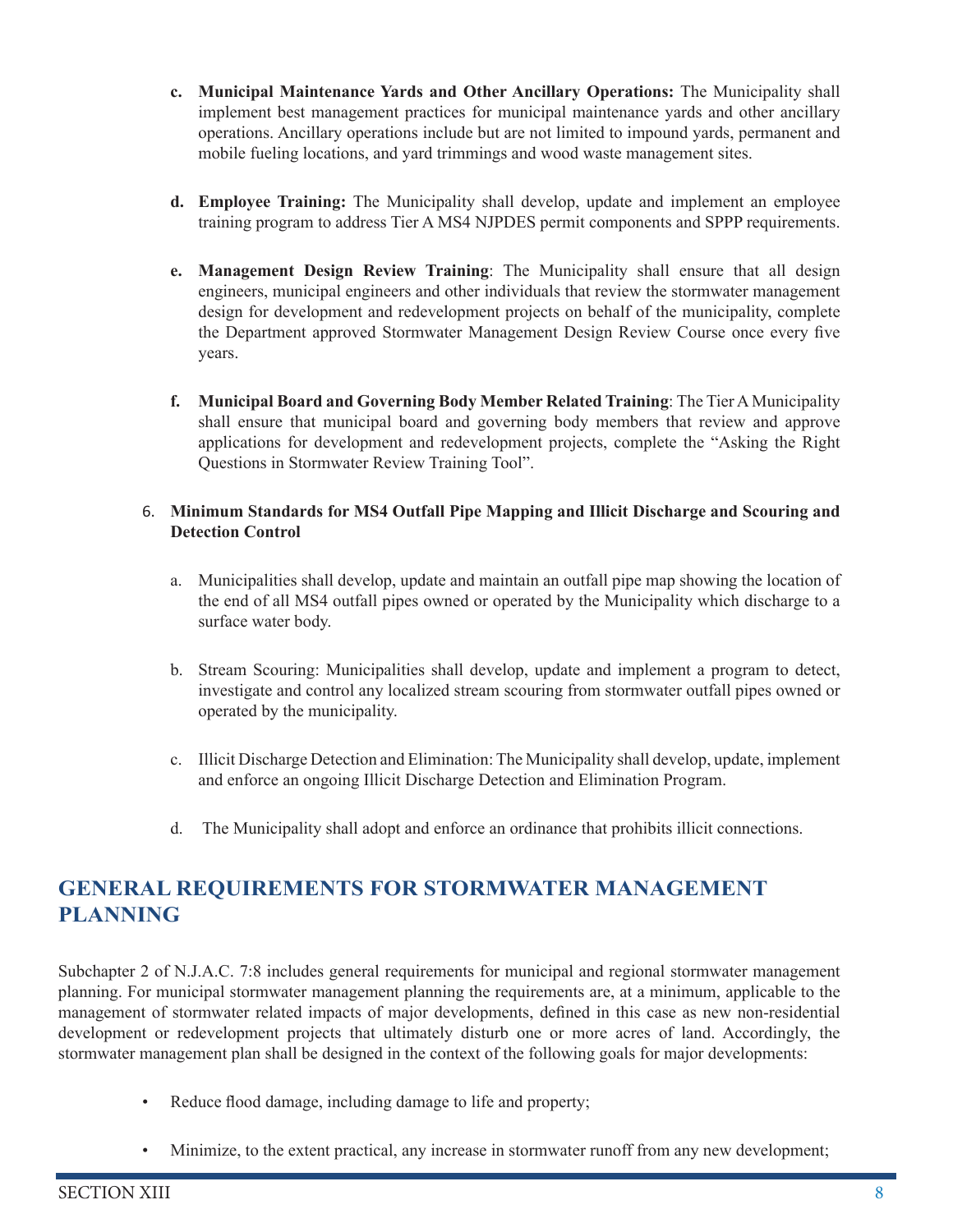- Reduce soil erosion from any development or construction project;
- Assure the adequacy of existing and proposed culverts and bridges, and other in-stream structures;
- Maintain groundwater recharge;
- Prevent, to the greatest extent feasible, an increase in nonpoint pollution;
- Maintain the integrity of stream channels for their biological functions, as well as for drainage;
- Minimize pollutants in stormwater runoff from new and existing development to restore, enhance, and maintain the chemical, physical, and biological integrity of the waters of the state, to protect public health, to safeguard fish and aquatic life and scenic and ecological values, and to enhance the domestic, municipal, recreational, industrial, and other uses of water; and,
- Protect public safety through the proper design and operation of stormwater basins.

To achieve these goals for new development and redevelopment projects, Ordinance No. 11- 2006, adding a new Article XIX "Stormwater Control" to Chapter 170 Land Use of The Code of the Township, was adopted by the Township on March 20, 2006 and Ordinance No. 35-2008, adding a new Section "Lot Surface Drainage" To Chapter 170 Land Use of the The Code of the Township was adopted on November 3, 2008. These ordinances (Appendix B) outline specific stormwater design and performance standards for new development; preventative and corrective maintenance strategies to ensure long-term effectiveness of stormwater management facilities; and safety standards for stormwater infrastructure to be implemented to protect public safety.

Furthermore, the above goals will be considered should additional ordinances related to storm water-related water quality, groundwater recharge, and water quantity impacts of existing land uses be considered by the Township. Consideration will be given, in cooperation with the property owners, NRCS, Soil Conservation District, and affected stakeholders, to mechanisms for improved management of stormwater runoff and groundwater recharge associated with existing and new open space and under-utilized properties.

On April 11, 2011, the Township adopted Ordinance No 8-2011, supplementing Chapter 170 Land Use by adding a new article Riparian Zones (Appendix B). Pursuant to N.J.A.C. 7:8 5.5(h), a special water resource protection area or riparian zone 300 feet wide on both sides is established along all waters designated Category One as defined by the Surface Water Quality Standards, N.J.A.C. 7:9B and all upstream tributaries situated within the same Hydrologic Unit Code 14 (HUC 14) watershed, including Special Water Resource Protection Areas, shown on the United States Geological Survey (USGS) quadrangle map or in the County Soil Surveys within the associated HUC 14 drainage area.

A 150 feet wide riparian zone is established along the following waters not designated as C1 waters:

- Trout production water and all upstream waters (including tributaries);
- Trout maintenance water and all upstream waters (including tributaries) within one linear mile as measured along the length of the surface water body;
- Any segment of a water flowing through an area that contains documented habitat for a threatened or endangered species of plant or animal, which is critically dependent on the surface water body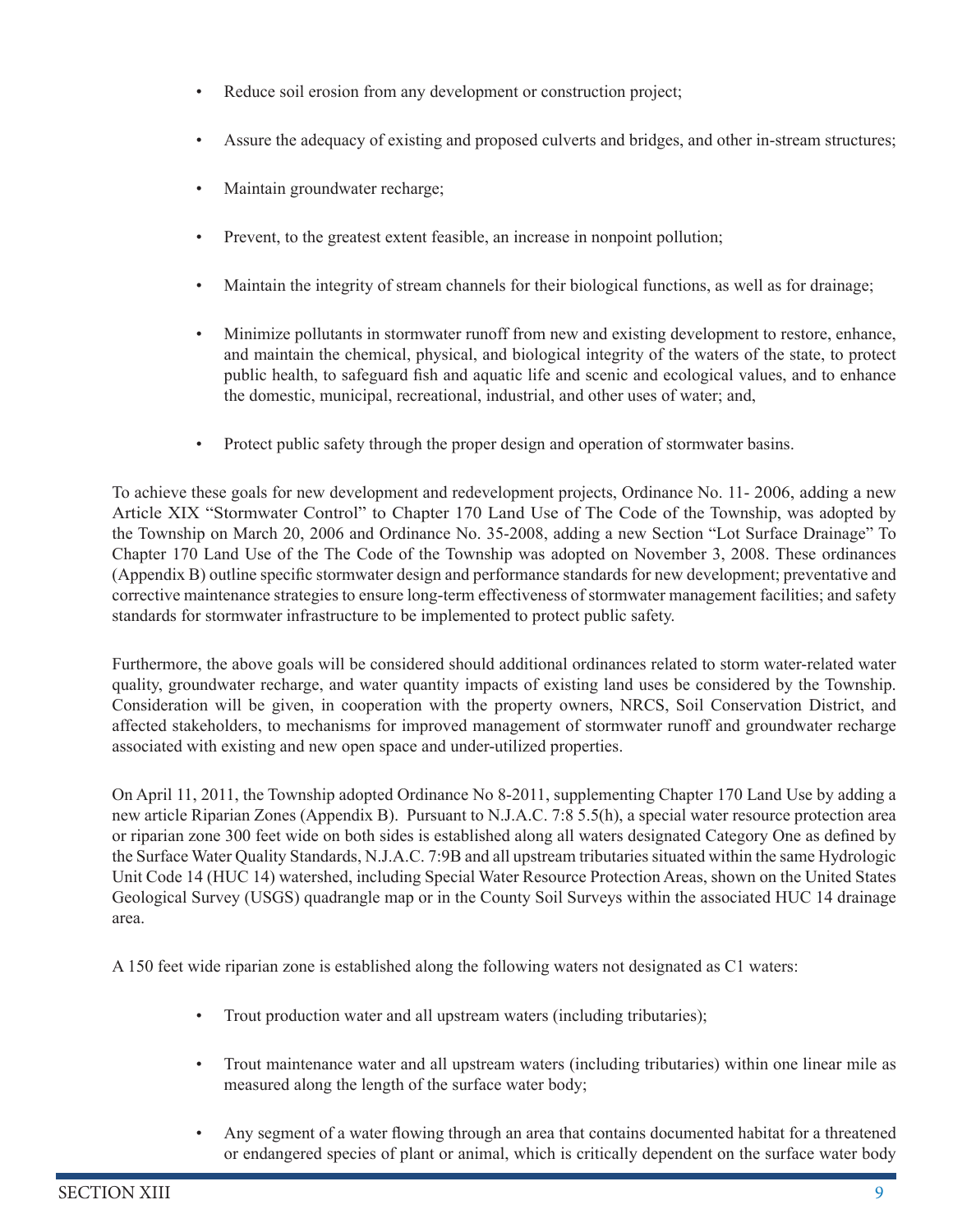for survival, and all upstream waters (including tributaries) within one (1) linear mile as measured along the length of the surface water body; and,

• Any segment of a surface water body flowing through an area that contains acid producing soils.

For all other surface water bodies, a riparian zone of 50 feet wide is maintained along both sides of the water.

Figure XIII-1 (Appendix C) illustrates the location of HUC14s and water bodies within the Township. As there are currently no Cl waters within the Township, or within the same HUC 14 downstream of the Township, there are no special water resource protection areas designated in Livingston. The below table includes a breakdown of the drainage areas within each of the HUC 14s in the Township, by percent of the Township and by percent of the total HUC 14 within the Township.

| <b>Township of Livingston HUC 14s</b>                   |                                     |                                   |                        |                                  |
|---------------------------------------------------------|-------------------------------------|-----------------------------------|------------------------|----------------------------------|
| <b>HUC 14</b>                                           | <b>Total Square</b><br><b>Miles</b> | Square Miles In-<br>side Township | Percent of<br>Township | Percent of HUC<br>14 in Township |
| Canoe Brook                                             | 12.01                               | 4.95                              | 35.16%                 | 41.22%                           |
| Passaic River Upstream (Colum-<br>bia Road to 40d 45 m) | 8.41                                | 1.85                              | 13.14%                 | 22.00%                           |
| Passaic River Upstream<br>(Hanover RR to Columbia Road) | 8.56                                | 5.88                              | 41.76%                 | 68.69%                           |
| Passaic River Upstream (Rocka-<br>way to Hanover RR)    | 6.89                                | 1.40                              | 9.94%                  | 20.32%                           |
| <b>Total</b>                                            | 35.87                               | 14.08                             | $100\%$                |                                  |

Source: New Jersey Geological Survey Report GSR-32.

On June 1, 2009, the Township adopted Ordinance No: 24-2009 adding a new article XIX Regulation of Steep Slopes to Chapter 170 of the Code of the Township (Appendix B), establishing and defining steep slopes within the Township as:

- Area 1: 0 to 14.9 percent Non-regulated;
- Area 2: 15 to 24.9 percent Precautionary; and
- Area 3: 25 percent or greater Prohibitory.

Because the disturbance of steep slopes results in accelerated erosion processes from stormwater runoff and the subsequent sedimentation of water bodies with the associated degradation of water quality and loss of aquatic life support, this Ordinance regulates the intensity of their use to maintain the natural topography and drainage patterns of land.

# **LONG TERM GOALS OF THE MSWMP**

As discussed in this Plan under Regulatory Framework, the municipal stormwater permitting program was founded in response to requirements in the Federal Clean Water Act (CWA). For surface waters of the State, the CWA goals are in part expressed in policy and standards included in N.J.A.C. 7:9B Surface Water Quality Standards. These standards include requirements for maintenance and protection of the designated uses of surface waters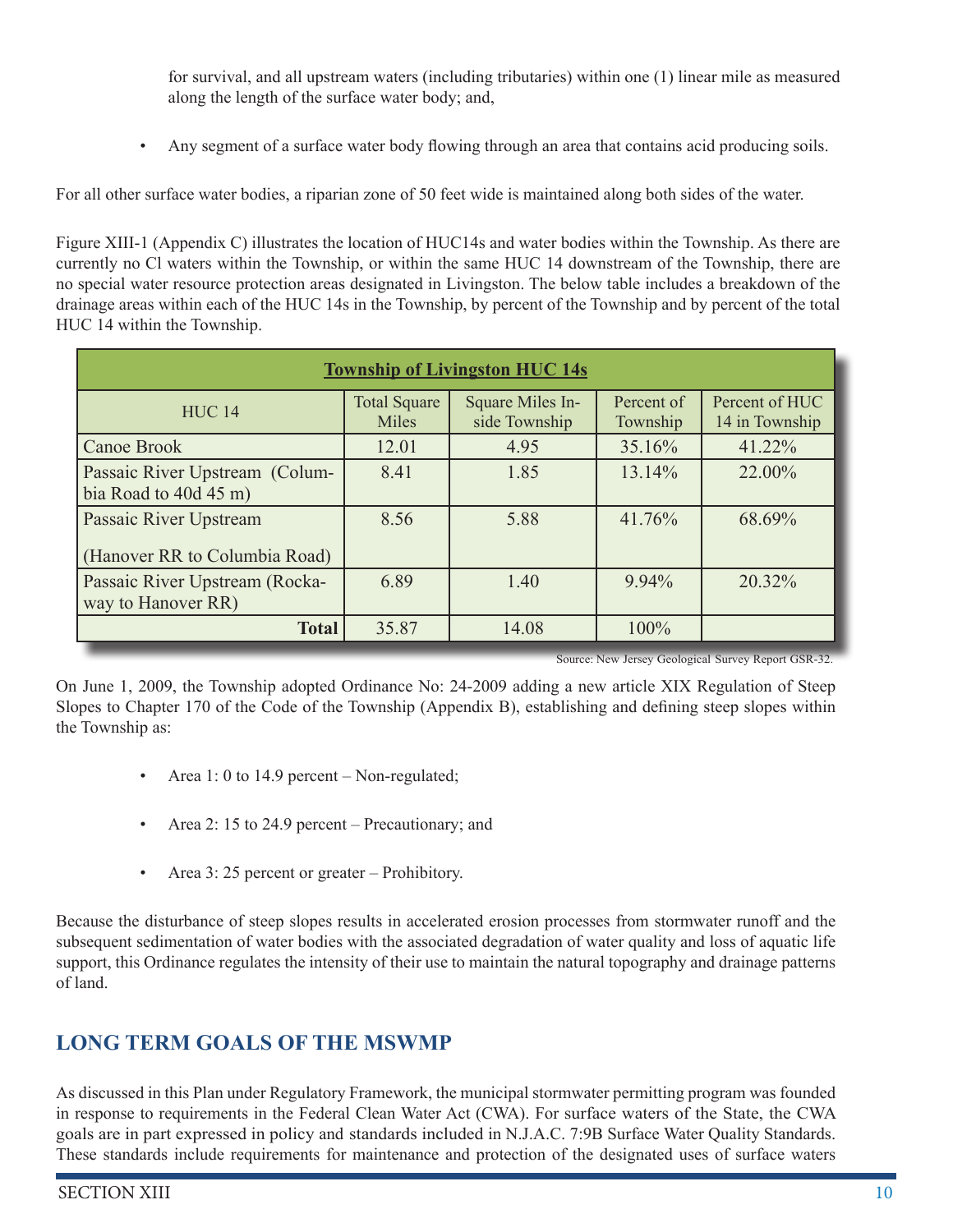of the State and, where economically feasible, are adhered to wherever these uses are not precluded by natural conditions. Where the in-stream water quality parameters exceed the applicable State water quality criteria, the water is considered impaired, and the NJDEP may be required to develop a Total Maximum Daily Load (TMDL) for those pollutants for that waterway. When the non-point source pollution component of the TMDL is considered to be contributing to the exceedance of water quality parameters it may be necessary for the Township to take action addressing stormwater-related impacts of existing land uses.

A TMDL is the amount of a pollutant that can be accepted by a waterbody without causing an exceedance of water quality standards or interfering with the ability to use a waterbody for one or more of its designated uses. The allowable load is allocated to the various sources of the pollutant, such as stormwater and wastewater discharges which require an NJPDES permit to discharge, and non-point sources which include stormwater runoff from agricultural areas and residential areas, along with a margin of safety. Provisions may also be made for future sources in the form of reserve capacity. An implementation plan is developed to identify how the various sources will be reduced to the designated allocations. Implementation strategies may include improved stormwater treatment, adoption of ordinances, reforestation of stream corridors, retrofitting stormwater systems, and other BMPs.

The New Jersey Integrated Water Quality Monitoring and Assessment Report (305(b) and 303(d)) (Integrated List) is required by the Federal Clean Water Act to be prepared biennially (last prepared 2016) and is a valuable source of water quality information. This report, available at:

#### http://www.nj.gov/dep/wms/bears/2016\_integrated\_report.htm

presents the extent to which New Jersey waters are attaining water quality standards, and identifies waters that are impaired.

#### **Stormwater Discussion**

The NJDEP has developed a wealth of stormwater management information both as background for development of the stormwater rules published as NJ.A.C. 7:8 and as support for implementation of the municipal stormwater permitting program.

This information is readily available on the NJDEP stormwater website: www.njstormwater.org.

The full text of the NJ Stormwater BMP manual can be found on that website. Of particular relevance is Chapter 1 of the manual, entitled "Impacts of Development on Runoff ', from which much of the following information was derived.

Land development can dramatically alter the hydrologic cycle (illustrated above in Figure XIII-1) of a site and, ultimately, an entire watershed. Prior to development, native vegetation can either directly intercept precipitation or draw that portion that has infiltrated into the ground and return it to the atmosphere through evapotranspiration. Development can remove this beneficial vegetation and replace it with lawn or impervious cover, reducing the site's evapotranspiration and infiltration rates. Clearing and grading a site can remove depressions that store rainfall. Construction activities may also compact the soil and diminish its infiltration ability, resulting in increased volumes and rates of stormwater runoff from the site. Impervious areas that are connected to each other through gutters, channels, and storm sewers can transport runoff more quickly than natural areas. This shortening of the transport or travel time quickens the rainfallrunoff response of the drainage area, causing flow in downstream waterways to peak faster and higher than under natural conditions. These increases can create new, and aggravate existing, downstream flooding and erosion problems and increase the quantity of sediment in the channel. Filtration of runoff and removal of pollutants by surface and channel vegetation is eliminated by storm sewers that discharge runoff directly into a stream. Increases in impervious area can also decrease opportunities for infiltration, which, in turn, reduces stream base flow and groundwater recharge. Reduced base flows and increased peak flows produce greater fluctuations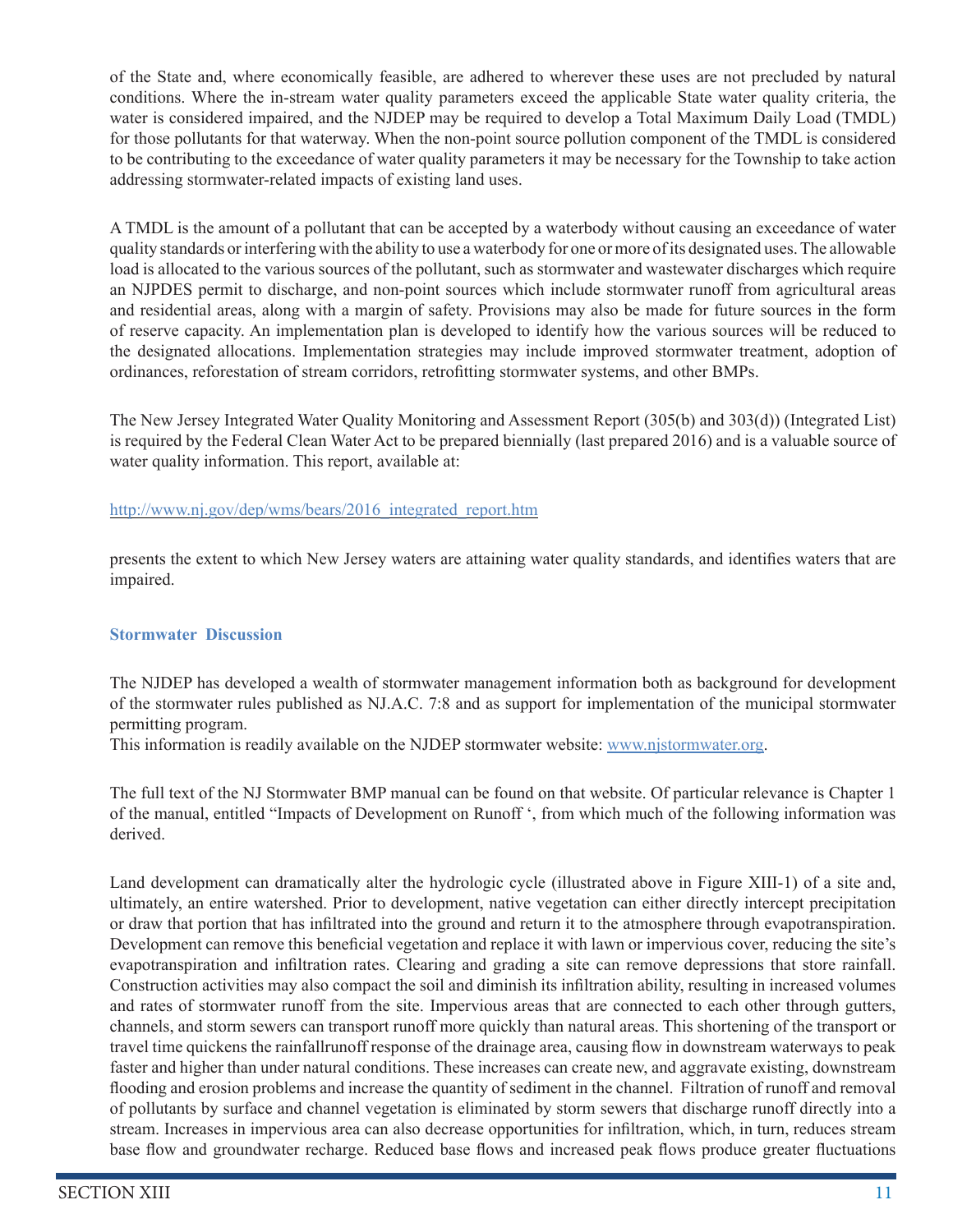between normal and storm flow rates, which can increase channel erosion. Reduced base flows can also negatively impact the hydrology of adjacent wetlands and the health of biological communities that depend on base flows. Finally, erosion and sedimentation can destroy habitat from which some species cannot adapt.

In addition to increases in runoff peaks and volumes, and loss of groundwater recharge, land development often results in the accumulation of pollutants on the land surface that runoff can mobilize and transport to streams. New impervious surfaces and cleared areas created by development can accumulate a variety of pollutants from the atmosphere, fertilizers, animal wastes, and leakage and wear from vehicles. Pollutants can include metals, suspended solids, hydrocarbons, pathogens, and nutrients.

As well as increasing pollutant loading, land development can adversely affect water quality and stream biota in more subtle ways. For example, stormwater falling on impervious surfaces or stored in detention or retention basins can become heated and raise the temperature of the downstream waterway, adversely affecting cold water fish species such as trout. Development can remove trees along stream banks that normally provide shading, stabilization, and leaf litter that falls into streams and becomes food for the aquatic community.

#### **Township Background**

The Township is a suburban community in western Essex County. Adjacent Essex County communities are Roseland Borough, West Orange Township and Millburn Township. To the west are two Morris County communities, the Township of East Hanover and the Borough of Florham Park. The Township is a primarily residential community, of approximately 14 square miles, with limited light industry and business and office properties. The Township is traversed east to west by Route 10. Its major retail and general business areas are along Northfield Avenue, Livingston Avenue and Mt. Pleasant Avenue (Route 10) In the western and northwestern areas of the Township are a regional mall, commercial and educational facilities, a light industrial base, and a several shopping centers. In recent years the Township has experienced moderate population growth. According to the 2015 census, the Township of Livingston then had a population of 29,674; an increase of 7.2 percent from the 27,391 counted in 2000. The population is expected to continue to increase over the next several years as higher density housing is built in the community.

#### **Watersheds**

Livingston lies within the Passaic River drainage basin. The Township borders on that river, and contains several tributaries of the Passaic River System. Generally, the Township drains to the south. There, multiple tributaries form the Slough and Canoe brooks that flow directly to the Passaic River to the west. Several smaller tributaries in the western portion of the Township also feed into the river, which flows north around the Watchung Mountains and eventually into Newark Bay. The South Branch of the Foulertons Brook extends across the northern border of the Township and flows north through Roseland and into the Passaic River. All tributaries within the Township ultimately drain to the Passaic River system.

In addition, Livingston also houses a New Jersey American Water Company reservoir in the westerly area, and two more reservoirs are located just outside the southern border of the Township between Canoe Brook and Slough Brook.

The New Jersey Integrated Water Quality Monitoring and Assessment Report was most recently published in 2014 and identifies several waterways within or near Township borders as impaired (Sub-list 4) and having the need for development of a TMDL (Sub-list 5). Based on the 2014 Integrated List, available water quality data indicates a need for development of TMDL's (arsenic and total dissolved solids) for Slough Brook and Canoe Brook. There is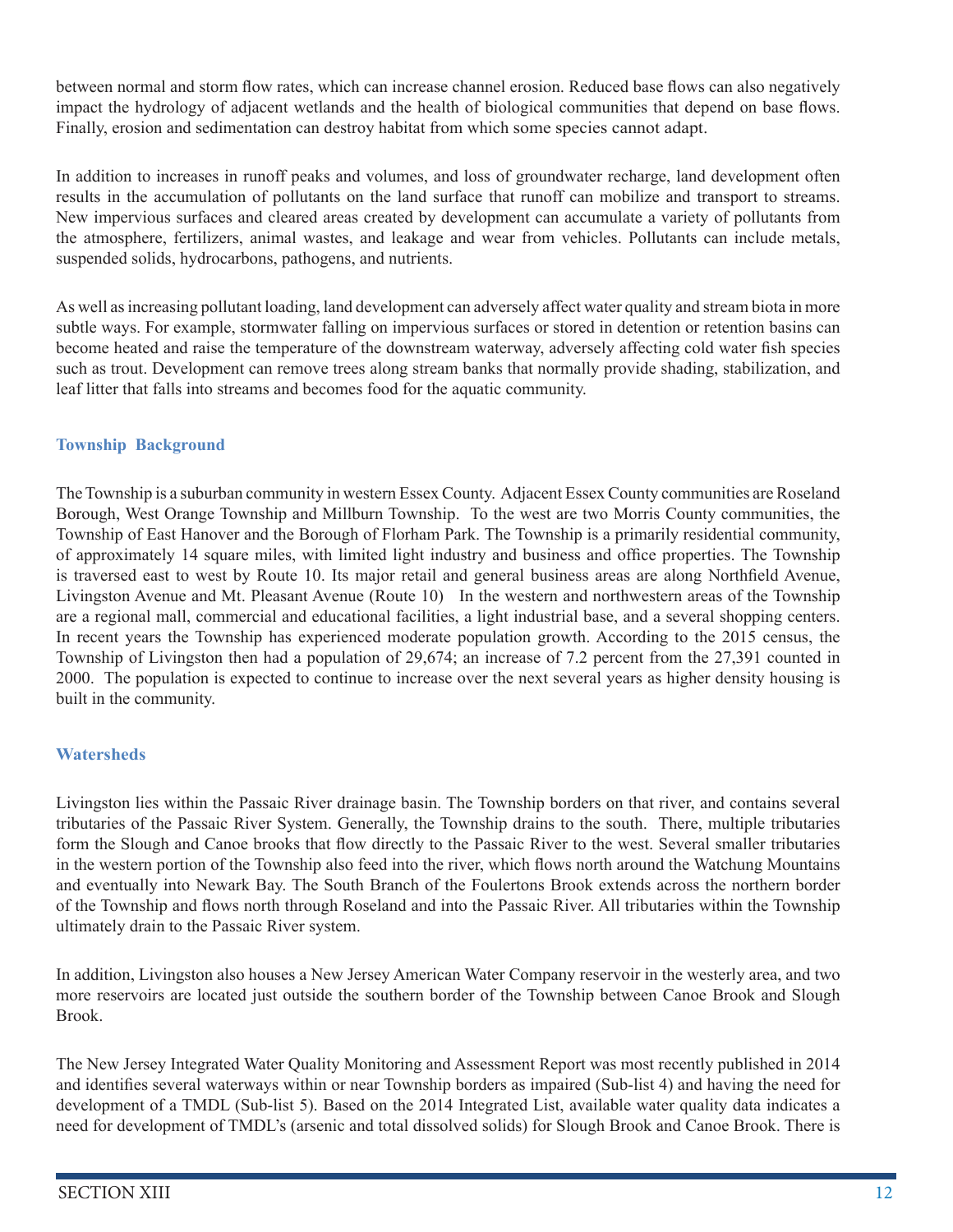

**Figure XIII-1 - Schematic of Hydrologic Cycle**

also a Sub-list 4 impairment listed for E. Coli for a portion of Slough Brook and an impairment for E. Coli as well as Phosphorus listed for a portion of Canoe Brook. There are several TMDLs (arsenic, total suspended solids, pH, dissolved Oxygen, total dissolved solids, mercury in fish tissue, DDT in fish tissue, chlordane in fish tissue and PCB in fish tissue) needed for portions of the Passaic River within the Township's Watershed Management Area (WMA).

A review of the NJDEP Geographic Information System (GIS) surface water coverage files indicates that the NJDEP has classified all surface waters in Livingston as "FW2-NT". This indicates that the waterways of the Township do not support trout, an indicator species used by NJDEP to broadly assess water quality (NJDEP 1998).

The NJDEP has divided the State into 20 WMAs, which conform to topographic and geologic boundaries. Livingston falls within WMA 6, Upper Passaic, Whippany and Rockaway.

The NJ State GIS currently indicates that there are wellhead protection areas covering much of the Township. Currently, twenty-four (24) public community water supply wells have been identified within the Township borders, in addition to several others of other communities in close proximity along the Passaic River. Due to these wells, the Township exhibits extensive coverage of 2, 5, and 12-Year Time of Travel Protection Areas. Figure XIII-3 (Appendix C) illustrates both the well locations and the associated well protection areas.

Protection of groundwater resources is an important part of stormwater management. It entails protection of aquifer recharge areas where permeable soils and natural drainage patterns permit the infiltration of surface runoff into the underlying geologic structure. Protection of aquifer recharge areas requires, for example, limitations on impervious coverage, and proper management of contaminated stormwater to assure that recharge areas remain open to infiltration of suitable quality water. However, groundwater recharge areas for Essex County have not been delineated by NJDEP.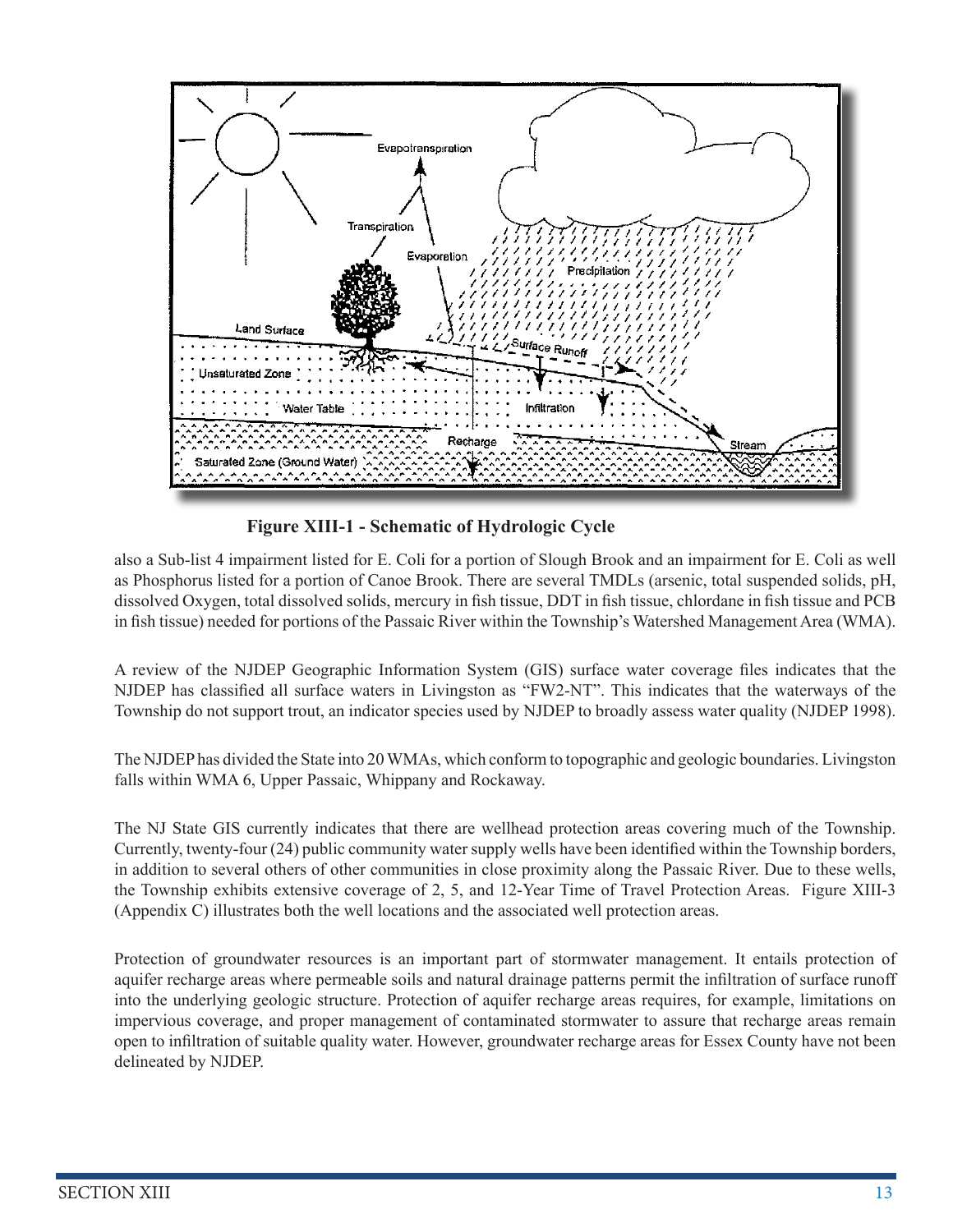#### **Wetlands**

Wetlands are important natural features that serve a number of purposes. Wetlands act as natural filtering systems for the surface waters that pass through them; they also provide flood control and offer diverse wildlife habitat. While many wetlands in Livingston are found along the Passaic River and along the Slough and Canoe Brooks, isolated wetlands are located throughout the Township in low-lying areas. A review of the NJDEP GIS generally identifies these areas as deciduous wooded or herbaceous systems.

#### **Land Use**

The most common land use in this suburban community is single family residential. The 2015 Census indicates that there were 10,130 housing units in the Township up from 9,457 in 2000. These residential housing units are predominately single-family detached units; however, higher density housing is being increasingly incorporated into the community. Commercial activities are predominantly located along Livingston Avenue, Eisenhower Parkway, Route 10 (East and West Mount Pleasant Avenue), and West Northfield Road.

#### **Topography**

The topography of Livingston generally slopes to the west towards the Passaic River, with elevations ranging from 540 down to 200 feet above mean sea level. The highest areas within the Township are located in the northwest corner and can be attributed to the transitioning surface relief of the Watchung Mountains located east of the border. A smaller peak of about 440 feet is located in the northern area of the Livingston. Figure XIII-4 (Appendix C) depicts the Township boundary on the U.S. Geological Survey Topographic map.

#### **Soils**

As identified by the SGS State Soil Geographic Database, the Township contains four main soil types: Urban Land-Dunellen-Riverhead; Boonton-Urban Land-Wethersfield; Urban Land-Boonton-Wethersfield; and Urban Land-Parsippany-Haledon.

The northwestern part of the Township contains Urban Land-Dunellen-Riverhead soils. These soils are nearly level to strongly sloping, deep and very deep, well drained gravelly, sandy loams. These soils formed in sandy stratified glacial outwash on outwash plains and terraces and on river and stream terraces. These soils are categorized as non-hydric and listed under hydrological group B; meaning that they have a moderate infiltration rate when thoroughly wetted, are moderately deep to deep, moderately well drained to well drained soils with moderately fine to moderately coarse textures, as well as having a moderate rate of water transmission.

Spanning from the southwest corner or the Township through the center of the Township to the northeast corner are Boonton-Urban Land-Wethersfield soils. These soils are gently sloping to very steep, well drained and moderately well drained, very deep and deep gravelly loams formed in acid, reddish sandstone, shale, basalt bedrock. These soils occur on upland glacial till plains and ridges. These soils are non-hydric and are categorized under hydrological group C; meaning that they have a slow infiltration rate when thoroughly wetted, often due to a layer that impedes downward movement of water or moderately fine to fine texture, as well as a slow rate of water transmission.

The southeastern portion of the Township contains Urban Land-Boonton-Wethersfield soil. These soils are described as gently sloping to moderately steep; well drained and moderately well drained. They contain very deep and deep gravelly loams formed in acid, reddish sandstone, shale, basalt and conglomerate glacial till over shale and basalt bedrock. These soils occur on upland glacial till plains and ridges and are non-hydric. These soils are in hydrologic group C.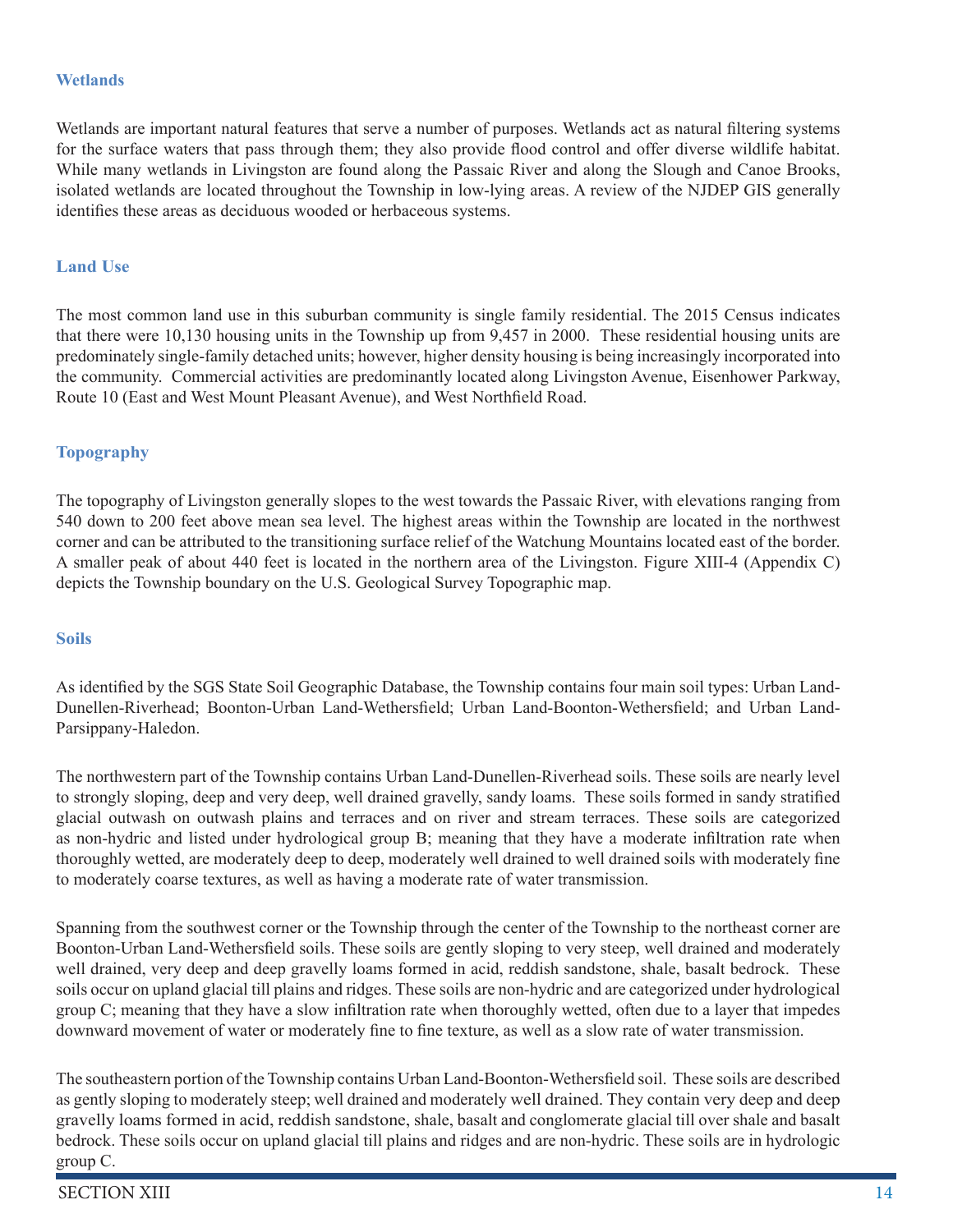The western segment of the Township contains Urban Land-Parsippany-Haledon soils. These soils are described as nearly level to strongly sloping, poorly drained and somewhat poorly drained, very deep silt loams. Parsippany soils are formed in stratified, silty, old lake sediments in depressions and on low, level areas. Haledon soils are formed in sandstone, shale and basalt glacial till over shale and basalt bedrock along drainage ways, on broad till plains and ridges, and at the bases of till plains and ridges. Haledon soils are in hydrologic group C and are non hydric. Parsippany soils are hydic and are classified under hydrologic group *CID* meaning that the soils have the same drained conditions as group C and undrained conditions of group D. Group D soils have a high runoff potential, and a very slow infiltration rate when thoroughly wetted. They chiefly consist of clay soils that have high swelling potential, soils that have a permanent high water table, soils that have a claypan or clay layer at or near the surface, and shallow soils over nearly impervious material. They have a very slow rate of water transmission/penetration.

#### **Design and Performance Standards**

The Township has adopted the design and performance standards for stormwater management measures as presented in N.J.A.C. 7:8-5 to minimize the adverse impact of stormwater runoff on water quality and water quantity and loss of groundwater recharge in receiving water bodies. The applicability of Article XIX "Stormwater Control" of Chapter 170 "Land Use" of the Code of the Township is limited to non-residential developments that involve disturbance of one or more acres and aspects of residential major developments that are not preempted by the Residential Site Improvement Standards at NJ.A.C. 5:21. The design and performance standards in the ordinance include requirements for maintenance of stormwater management measures consistent with the stormwater management rules at N.J.A.C. 7:8-5.8 Maintenance Requirements, and language for safety standards consistent with N.J.A.C. 7:8-6 Safety Standards for Stormwater Management Basins. The Stormwater Control Ordinance was submitted to Essex County for review on March 21, 2006 and deemed approved, as the review agency failed to act within 60 days. Township staff will continue to observe the construction of projects to ensure that the stormwater management measures are constructed and function as designed.

#### **Plan Consistency**

The Township is not currently within an adopted Regional Stormwater Management Planning Area (RSWMP). If any RSWMPs or TMDLs are developed in the future, the Municipal Stormwater Management Plan will be updated, as appropriate, to be consistent with those programs. The MSWMP is consistent with the RSIS at N.J.A.C. 5:21. The Township will utilize the most current update of the RSIS in the stormwater management review of residential applications. The MSWMP will be updated to be consistent with any future updates to the RSIS.

The Township's Stormwater Management Ordinance requires covered new development and redevelopment plans to comply with New Jersey's Soil Erosion and Sediment Control Standards. During construction, Township staff will observe on-site soil erosion and sediment control measures and report any inconsistencies to the Hudson-Essex-Passaic Soil Conservation District.

#### **Nonstructural Stormwater Management Strategies**

The NJDEP encourages the use of low impact development techniques and nonstructural stormwater management strategies. Nonstructural BMPs seek to reduce stormwater runoff impacts through sound site planning and design and may include such practices as minimizing site disturbance, preserving important site features, reducing and disconnecting impervious cover, flattening slopes, utilizing native vegetation, minimizing turf grass lawns, and maintaining natural drainage features and characteristics.

Subchapter 5 of the NJDEP Stormwater Management Rules requires the maximum practical use of the following nine nonstructural strategies at all major developments: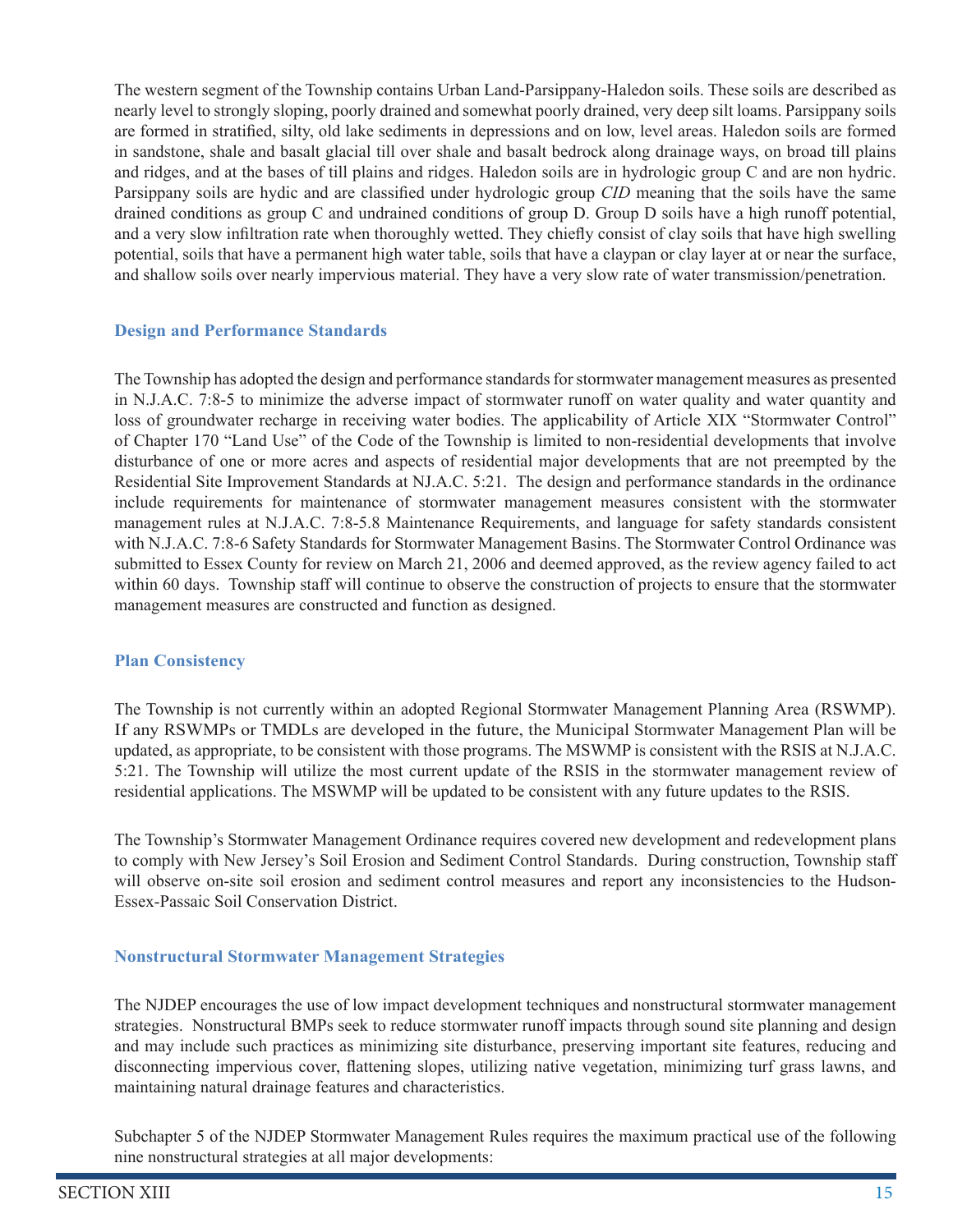- 1. Protect areas that provide water quality benefits or areas particularly susceptible to erosion and sediment loss.
- 2. Minimize impervious surfaces and break up or disconnect the flow of runoff over impervious surfaces.
- 3. Maximize the protection of natural drainage features and vegetation.
- 4. Minimize the decrease in the pre-construction "time of concentration."
- 5. Minimize land disturbance including clearing and grading.
- 6. Minimize soil compaction.
- 7. Provide low maintenance landscaping that encourages retention and planting of native vegetation and minimizes the use of lawns, fertilizers, and pesticides.
- 8. Provide vegetated open-channel conveyance systems discharge into and through stable vegetated areas.
- 9. Provide preventative source controls.

Applicants seeking approval for a major development must specifically identify which and how these nonstructural strategies are incorporated into the development's design. For each strategy not incorporated due to engineering, environmental, or safety reasons, a basis for this contention must be provided.

#### **Land Use/Build-Out Analysis**

The Township of Livingston is almost fully developed, with well-established residential neighborhoods and business districts. In keeping with the goals of the Master Plan, the Township plans to preserve and strengthen its positive aspects.

The Planning Board has performed a detailed land use analysis which shows that there are only 80.20 acres of land that are available for development, including 46.14 acres of total gross developable land and 34.06 acres of land in prior-approved applications for development, under the current zoning regulations. Since the total undeveloped area is less than 1 square mile (640 acres) a Build-Out analysis for this MSWMP is not required.

#### **Mitigation Plan**

Municipal stormwater management plans must incorporate design and performance standards that are as protective as those outlined in the State Stormwater Management Rules or alternative standards in an adopted regional stormwater management plan. These design and performance standards focus on three areas: maintaining groundwater recharge from proposed development, minimizing the proposed development's impact on flooding, and minimizing the proposed development's water quality impact on State waters. Some projects have unique, site-specific conditions that prevent strict compliance with the performance standards. However, mitigation should not be an option until it is clearly demonstrated that on-site compliance is not practical. The mitigation plan must identify the measures